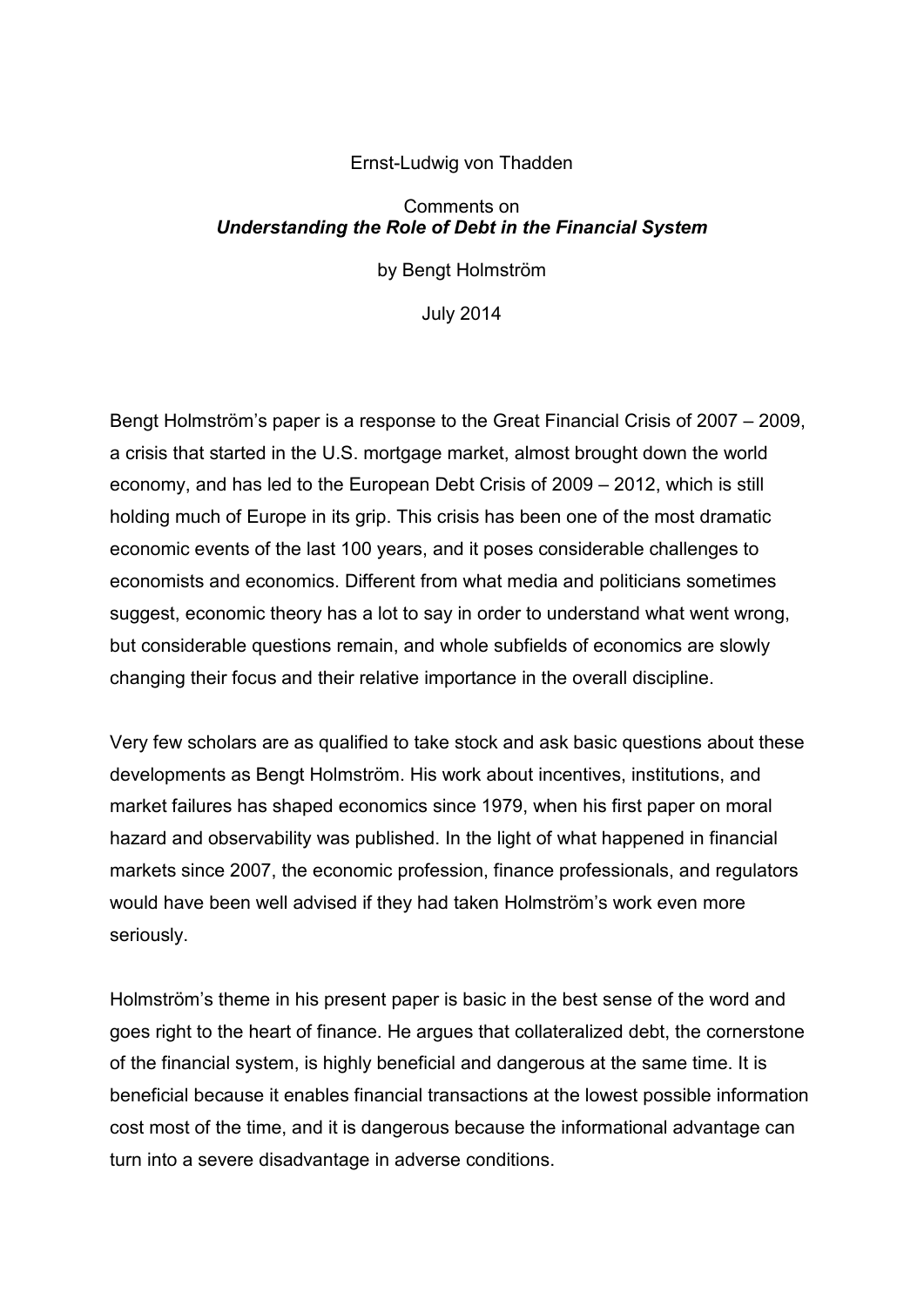His argument is based on work on optimal security design with Dang and Gorton (in particular, Dang, Gorton and Holmström (2011) – the references to this line of research are somewhat opaque). This research shows that debt is optimal in a framework where an economic agent wants to buy a security knowing that she may later have to sell the security, after the possible arrival of new information. In this framework debt is optimal because it is least information-sensitive. This is true in the even more general security design problem, where the initial buyer of the security can use this security to design a new security in the future: she will want to buy debt today in order to issue collateralized debt tomorrow. Hence, "debt on debt" or hypothecation chains in the shadow banking world of the 2000s are optimal responses to information asymmetry or information acquisition incentives. They are optimal precisely because they minimize informational requirements along the contracting chain. Therefore debt is opaque for as long as "the music is playing", as the famous saying by Ch. Prince, the CEO of Citigroup, went in 2007.

This argument that debt is the optimal financial security in response to informational problems between borrowers and lenders has been made in several other contexts: debt economizes on information collection costs at the contract execution stage (Townsend, 1979), debt economizes on liquidation costs of collateral (Hart and Moore, 1998), debt mitigates managerial moral hazard (Innes, 1990), debt is an optimal response to private information at the contracting stage (Nachman and Noe, 1994), debt is least information-sensitive to ex-post public information (DeMarzo, Kremer, and Skrzypacz, 2005), and debt can optimize information collection if lenders screen borrowers at the contracting stage (Inderst and Müller, 2006). All these are, or can be cast in terms of, information-based theories of debt. This list is not exhaustive, and Dang, Gorton and Holmström add an important new element to the list, which is particularly relevant for the recent experience of shadow banking. In the present paper, Holmström builds on the whole list of information-based theories of debt, to emphasize that the informational advantage of secured debt, very generally, comes at a necessary cost: at times where returns are bad, markets that are not well equipped to deal with information processing get overloaded and can become dysfunctional.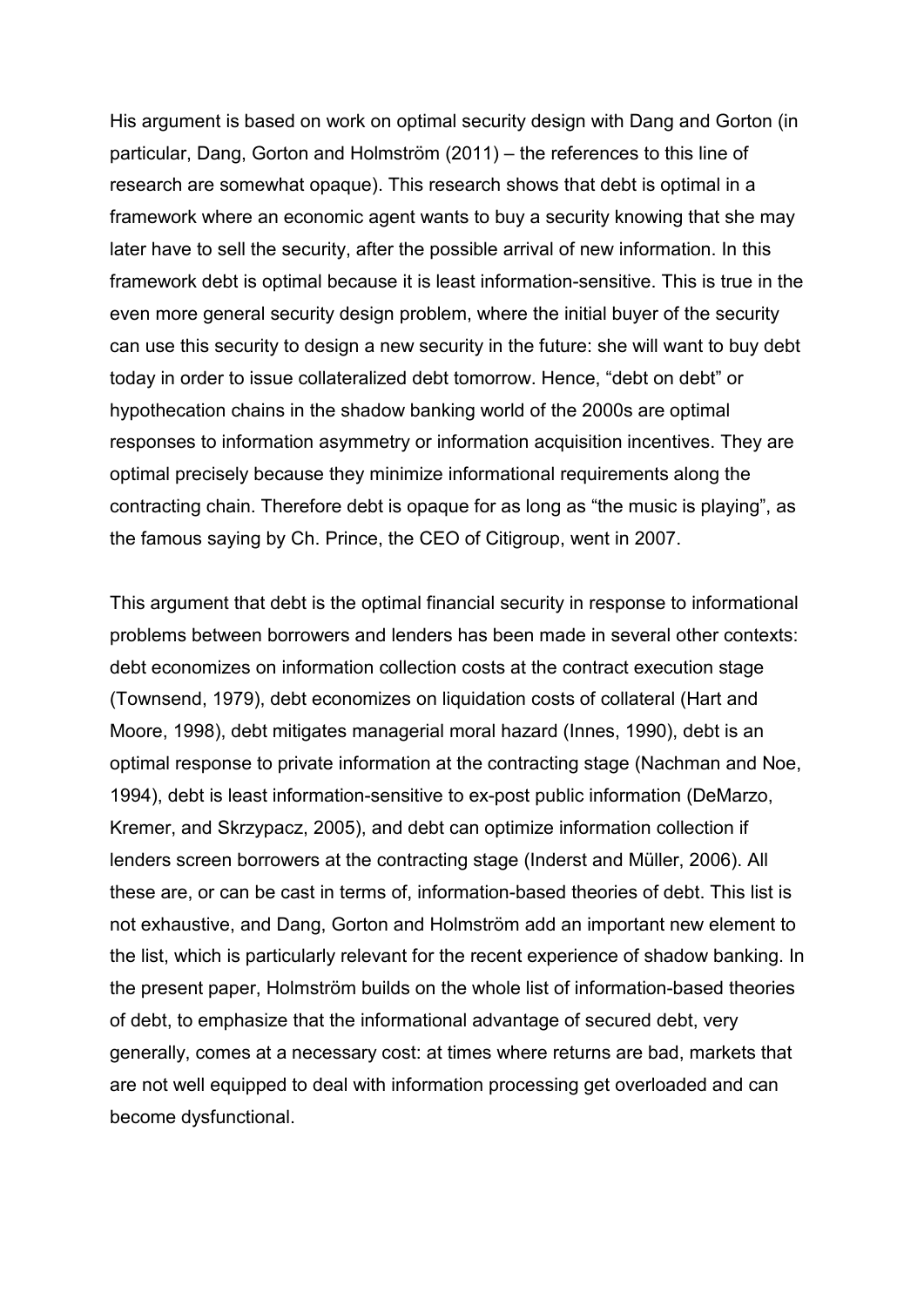Underlying this general argument is the general feature of debt expressed in the classic picture of the inverted hockey stick in Figure 1: if the value X of the asset underlying the debt contract (project cash flow or collateral) is sufficiently high, then debt is trivial and mechanic, if it is low, then the value of debt depends very strongly on the underlying asset value, because the payout is given by the 45-degree line in the diagram.



Figure 1: The inverted hockey stick

This fundamental feature of secured debt that it economizes on information production and facilitates trade leads to a clustering of attributes of debt markets that is structurally very different from those of equity markets. Some of these features are collected in Table 1 below, but the list is by no means exhaustive. This view of debt markets is likely to be very important for policy, but also intellectually fascinating. Although this analogy is not drawn in the paper, it is reminiscent of Holmström's and Milgrom's (1994) work on the theory of the firm. In that work, they argue that the firm should be understood as a cluster of complementary attributes. The current paper can be viewed as an attempt to carry this kind of reasoning further into the organization of markets.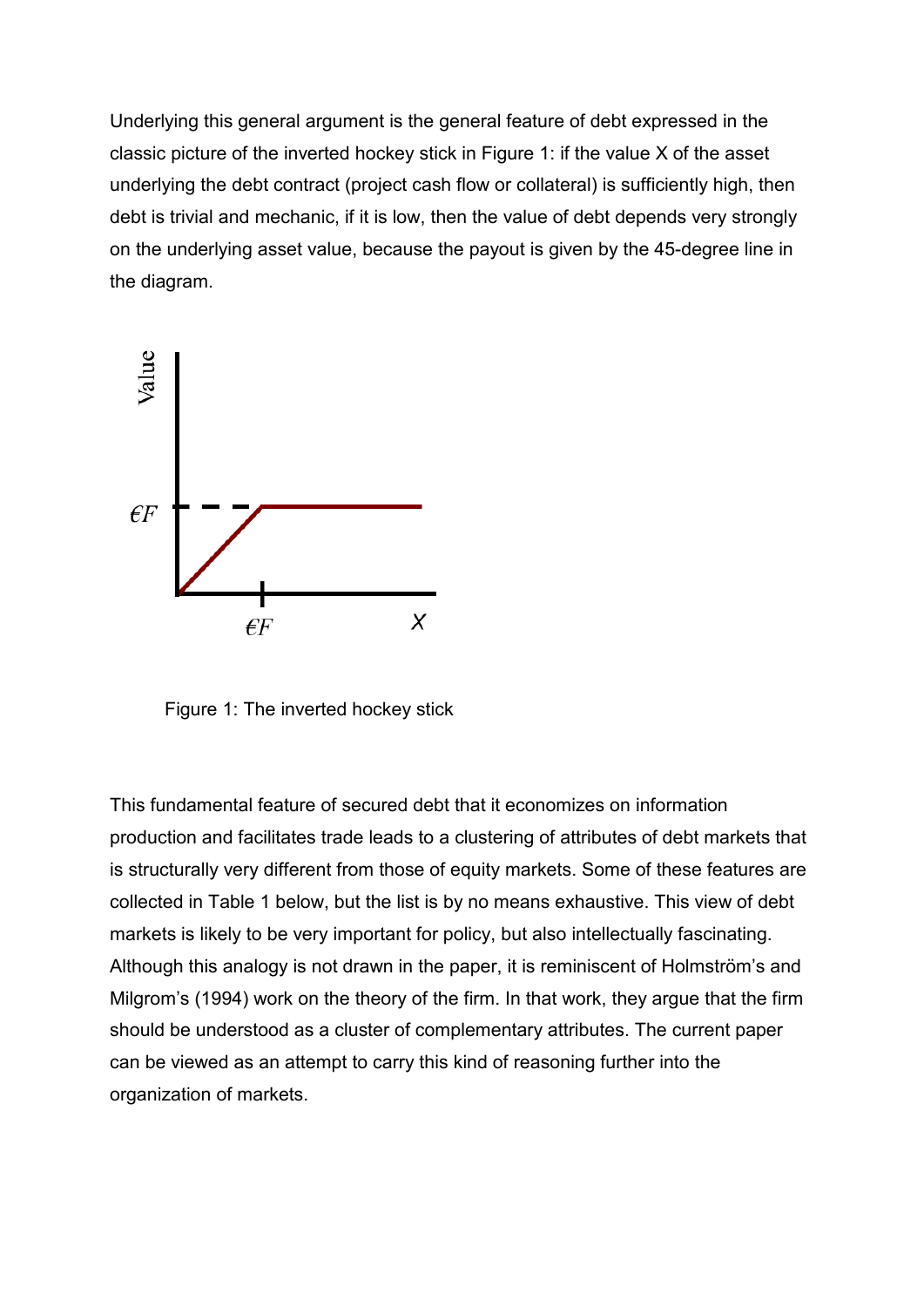Debt: Outside equity

| opaque               | transparent          |
|----------------------|----------------------|
| collateralized       | unsecured            |
| funding purpose      | risk-sharing purpose |
| bilateral            | anonymous            |
| large average trades | small average trades |

Table 1: Features of debt and equity markets

However, this information-based view of debt characteristics ignores one crucial aspect of debt that, in my view, is particular important for understanding financial crises. This is the fact that debt is usually provided for a limited, fixed period of time, while equity is committed forever. As a consequence, equity requires only a (variable) period return to investors, while debt requires a (less variable) period return to investors **and** the repayment of the principal at maturity. Hence, equity concerns only the period returns of a specific project or investment, while with debt the whole structure is at stake. This makes a big difference, because period returns are an order of magnitude smaller than the principal.

To see this point simply and clearly, let us remind ourselves of the basic valuation formula for a cash flow of 1€ accruing from next period until the end of times, if the period interest rate *r* is constant:

$$
\sum_{t=1}^{\infty} \left( \frac{1}{1+r} \right)^t = \frac{1}{r}
$$
 (1)

Thus, for example, even with a rate of interest of 5% (which in Europe would raise nostalgia in the today's era of Draghian monetary economics), the principal of an investment is 20 times larger than the coupon payment, if the investment is financed by infinite-maturity straight debt. With this difference in magnitudes, the fact that debt is less outcome-contingent than equity becomes less relevant. Let me make that case by constructing two different artificial securities that combine debt and equity characteristics somewhat differently from what we are used to.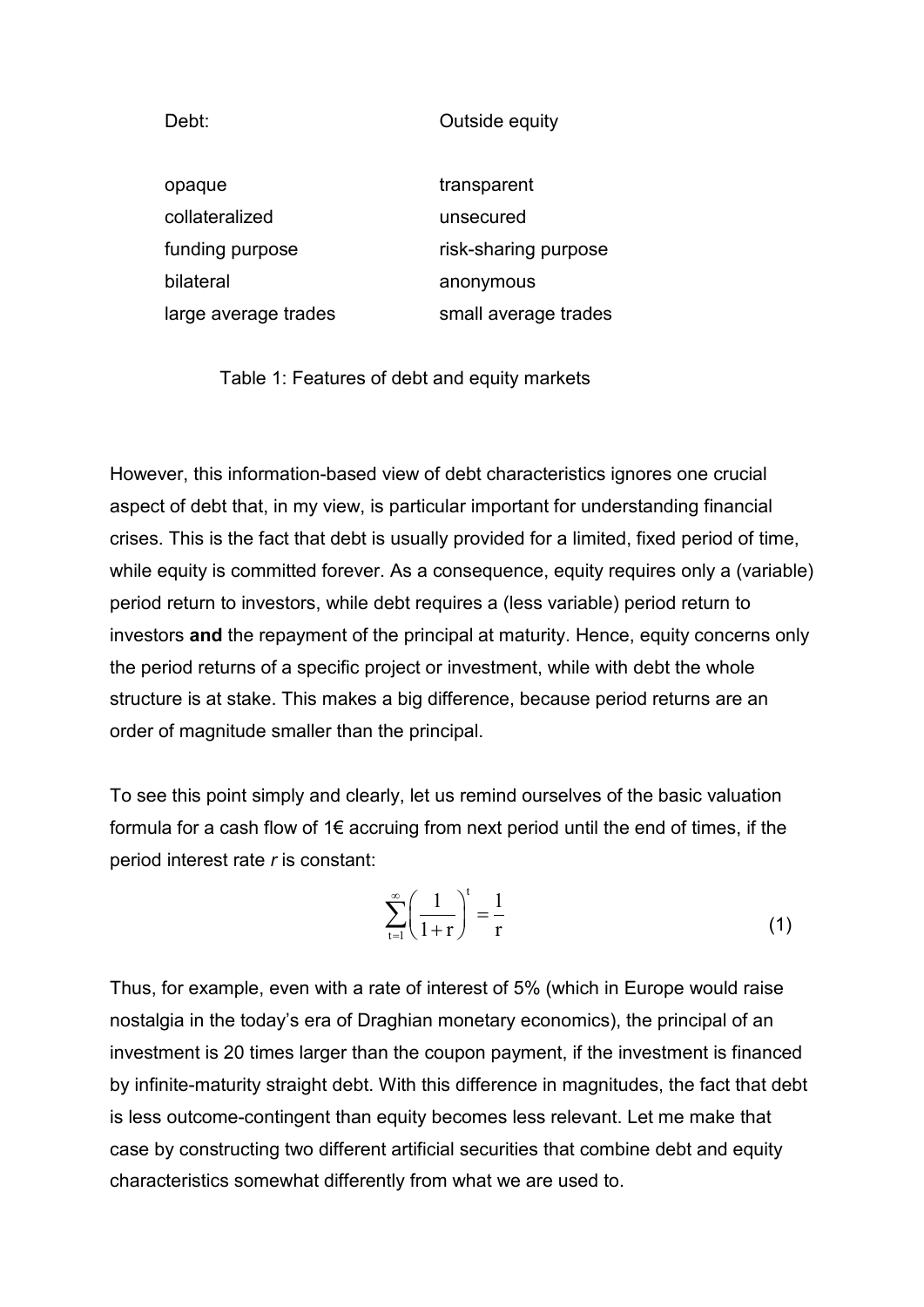The first security is an infinitely-lived debt security (a consol), which repays a fixed amount of cash each period forever, with no repayment of principal. The second security is a finitely-lived equity security, which repays x% of EBIT plus principal after one period. Comparing these two securities, the debt security is indeed very information-insensitive, while the equity security is very information sensitive, just like in Holmström's taxonomy. However, the debt security is the one that provides stability and is not likely to trigger crises, because it concerns only a very small part of the investment's value, while the equity security creates fragility, rather than absorb risk, because it puts the whole investment at stake every period.

The point here is, of course, the rollover risk usually associated with debt. This rollover risk may be due to information concerns, but does not have to. To put this differently, if fundamentals turn bad and a debt security becomes informationsensitive, then this concerns the 45-degree line of the whole investment in the picture of Figure 1. An equity security will always be sensitive to the underlying fundamental value, but this concerns only the returns generated by the investment, not the investment itself. That investment is never called into question by equity (the manager's fate is a different story). In a first-best world, this is all equivalent, and securities are refinanced if and only if this is warranted by the long-term cash flow fundamentals. In fact, formula (1) provides the simplest version of the link between the investment and its future cash flow stream. But, of course, we are discussing a second-best world here.

Even in practice this distinction may not matter most of the time. But the Great Financial Crisis has shown that collateralized short-term debt used as an instrument to fund longer-term investments in the shadow banking sector suddenly ceased to function according to the usual routine. Investors who believed that they were far out on the horizontal part of the inverted hockey stick, because they had regularly received their flow returns, suddenly believed that they were at the very bottom of the stick and that their whole investment was at stake. This happened in several key market segments, such as with ABS conduits after August 2007, in the tri-party repo market after March 2008 and in money market funds after September 2008. In all three market segments this change of mind led to precipitous losses of funding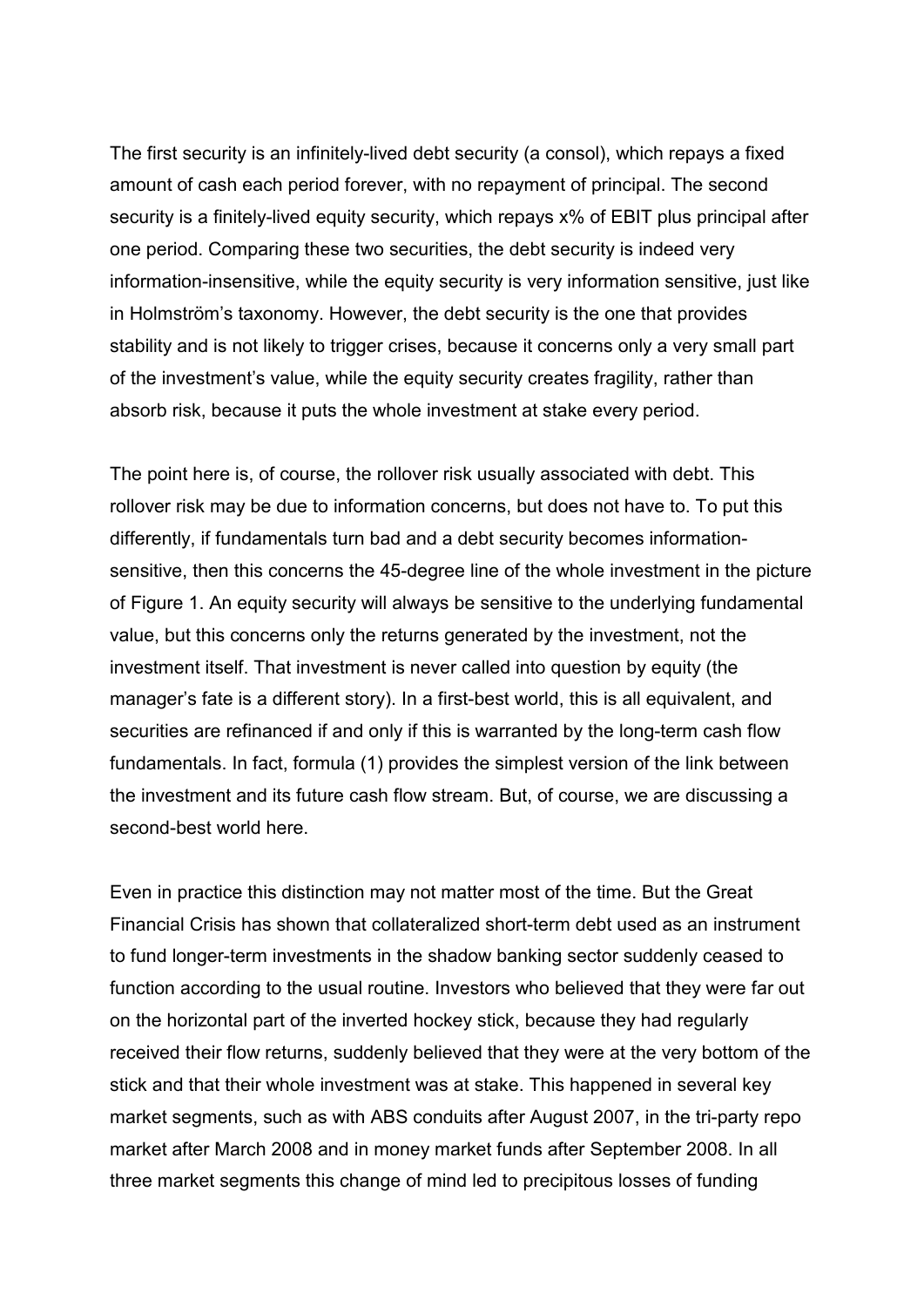during these key moments of the crisis and ultimately to more or less complete disintermediation in the fall of 2008.

This discontinuous unravelling of short-term debt markets is not part of Holmström's story, although it is not inconsistent with it. In Martin, Skeie, von Thadden (2014a, b), we propose a theory that addresses precisely this issue and propose a theory of the fragility of secured short-term funding markets due to roll-over risk, which has liquid and profitable borrowers in normal times along with the possibility of precipitous funding losses in crisis times.

The theory is cast in an infinite-horizon model of overlapping investors with one good that can be stored, consumed or invested. There are two classes of agents. First, "investors" who receive endowments each period, have no investment opportunities of their own, and are subject to liquidity shocks, and second, "borrowers" (brokerdealers, investment banks, …) who are long-lived, have heterogeneous profitable long-term investment opportunities, but no endowment of funds.



Figure 2: A typical hypothecation chain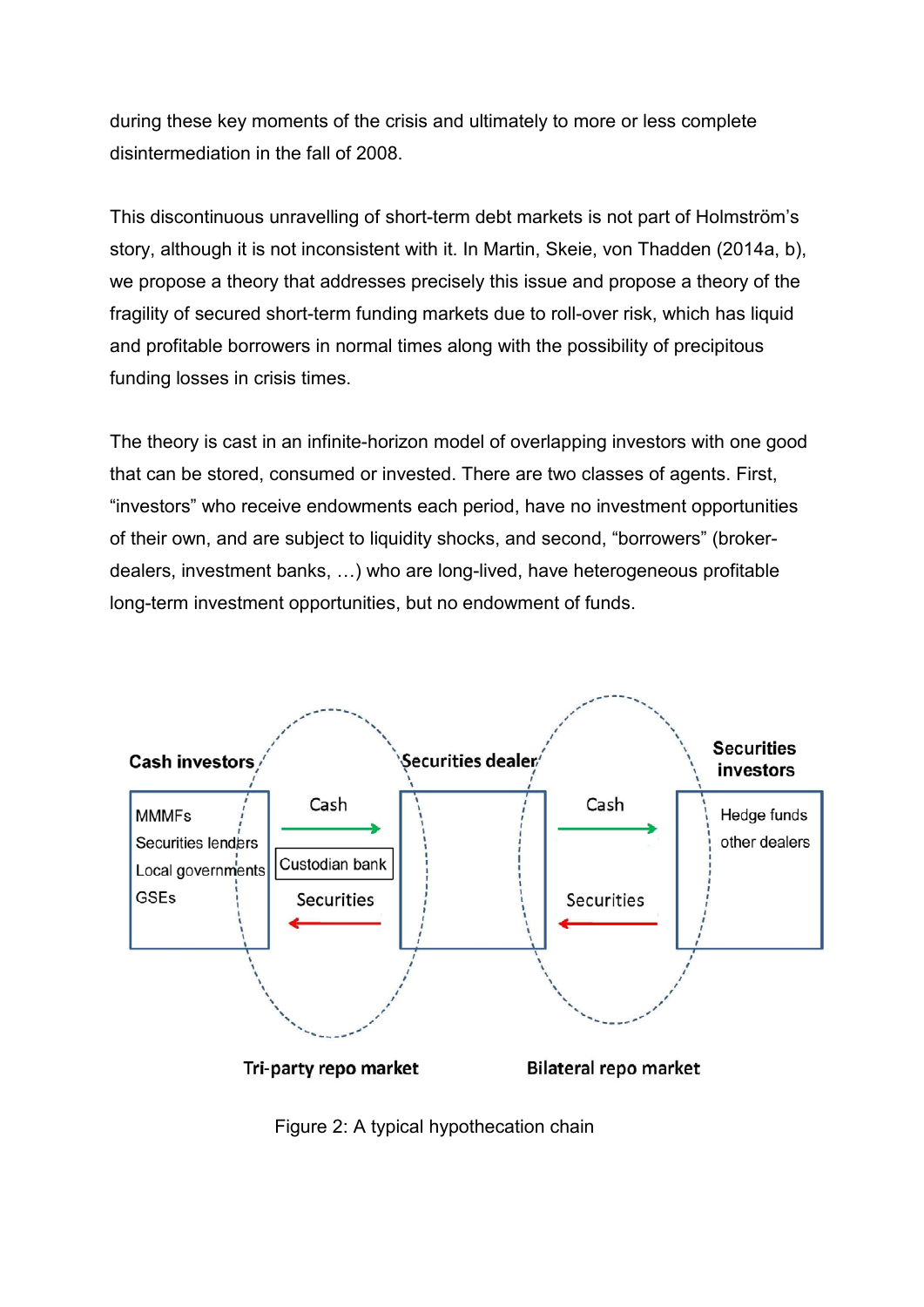Figure 2 provides a stylized description of the hypothecation chain in repo markets. The model applies to the left-hand part of that chain, where the tri-party repo market is central, and equally to the right-hand part, which pictures the bilateral repo market. But the model is sufficiently general to also cover other institutions, such as borrowing and lending by money market mutual funds (which would be located to the left of the chain in the figure).

In the equilibrium of the model, investors lend short-term to borrowers against sufficient collateral, where collateral is necessary to give borrowers the incentive to repay. The amount of collateral is not pinned down in equilibrium, as long as it is sufficiently large, and it does not enter equilibrium payoffs, because collateral is never liquidated. This is exactly as in Holmström's pawn shop, where borrower and lender do not have to assess the value of the watch as long as it is clear that the value is sufficiently large. Borrowers invest long-term and make positive profits. The reason why competition between borrowers does not erode profits is that if borrower profits were too low, they would have no incentives to borrow and would rather invest internal funds, such that the market for loanable funds would not clear, which is inconsistent with equilibrium. Hence, borrowers generate endogenous liquidity each period, which gives them the ability to withstand liquidity shocks.

Equilibrium therefore results in an endogenous maturity mismatch of borrower balance sheets, which provides a formal underpinning for Gorton's and Metrick's (2012) interpretation of repo and related markets as shadow banking. Investors have no fundamental reason to worry about this mismatch, because they obtain positive short-term returns and can roll over the principal, but the situation is fragile in the sense that the borrowers' equilibrium liquidity buffers may not be sufficient to guarantee all outstanding stocks of loans.

The balance sheet mismatch now can give rise to runs. These are collective decisions of investors not to continue lending and/or not to provide new funds. They can be triggered by the (self-fulfilling) anticipation of future runs, as argued by He and Xiong (2012), by sunspots, by new public information about collateral quality (which is not equilibrium relevant, as noted above), or by investor sentiments such as in Gennaioli, Shleifer and Vishny (2013). Two conditions are necessary for a run on a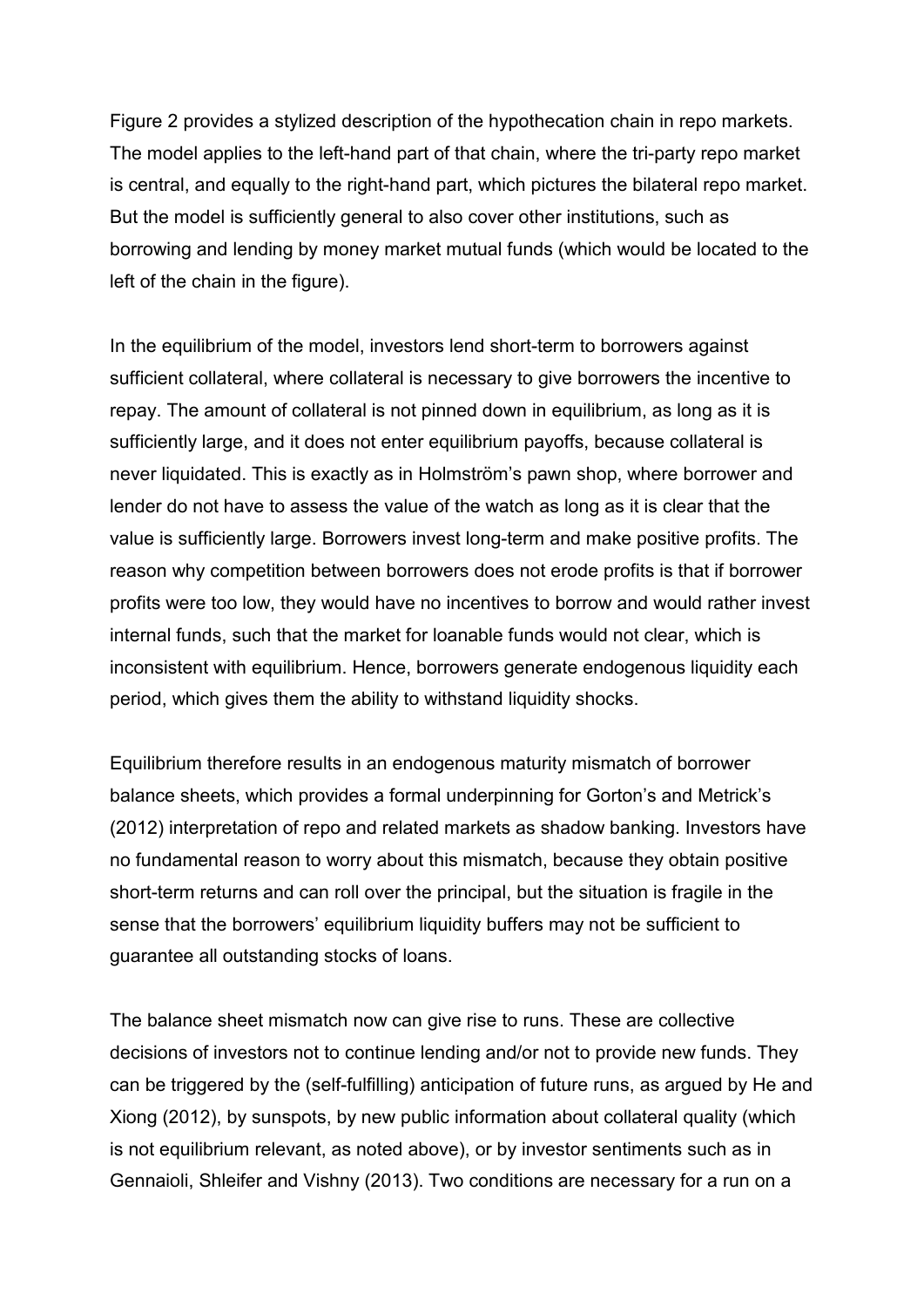borrower to occur. First, the borrower must not survive the run, because runs don't occur if individual claims are not in jeopardy. Second, the run must be self-enforcing for investors in the sense that individual investors find it optimal to participate if sufficiently many other investors participate.

We show that both conditions may be satisfied, but need not, and this depends on borrower characteristics, equilibrium behavior, and the microstructure of the market under consideration. In particular, there is a sense in which the bilateral repo market is more resilient than the tri-party repo market, which is consistent with the experience of 2008.

Unlike some other models of multiple equilibria, the debt model sketched here does have some predictive content:

- The model makes sharp predictions about who is prone to runs and why
- The model can differentiate the impact of market microstructure on the determinants of runs (Martin, Skeie and von Thadden, 2014a)
- The model can be used to evaluate contractual and regulatory responses to fragility
- The model can distinguish between individual borrower illiquidity and market illiquidity (Martin, Skeie and von Thadden, 2014b)

Like Holmström's theory of debt, the theory sketched above emphasizes that collateralized debt provides stable funding for beneficial financial activity in "normal times" and that debt can become dangerous if new public information arises and/or market perceptions change. However, it does not emphasize the dangers of the slippery 45-degree line and of private information acquisition in the build-up of crises, but rather the danger looming in the stock of short-term debt when expectations change: a shift of stocks debt outstanding can be more dangerous than a change in flows. This perspective may be a useful addendum to the brilliant broad brush that Bengt Holmström has offered us in his overview.